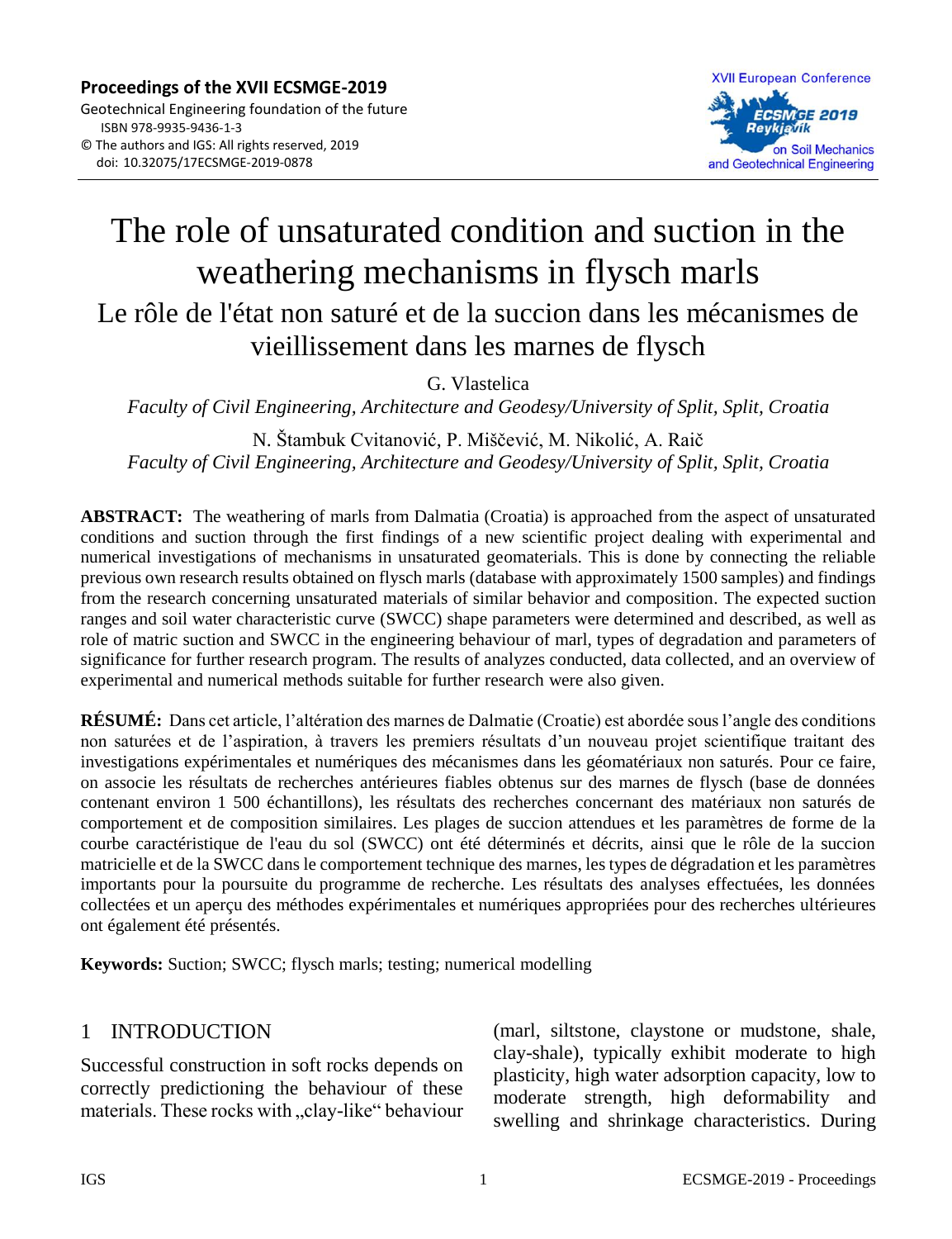wetting they may swell or collapse and during drying they shrink.

The physical weathering of flysch marls is manifested in the breakup of material (fracturing, fragmentation) as a result of interconnected processes: wetting and drying, slaking, suction, insolation, freeze and thaw, crystallization, stress release, swelling. Slaking is a process associated with wetting and drying. The sudden absorption of water inside dry joints results in development of pressure inside rock joints which lead to the extension (deepening) of joints. Slaking is in close relation with process of suction. Significant contribution to weathering is brought by differential suction and corresponding differential swelling in unsaturated conditions (Alonso et al., 2010; Cardoso and Alonso, 2007). The differential suction influences tensile and shear stresses due to suction gradient leading to material degradation.

In the last ten years investigations have been focused on the influence of matric suction and soil water characteristic curve SWCC (or soil water retention curve SWRC) to the engineering behaviour of expansive soil. It was found that the SWCC could be a valuable tool for better prediction of the volume change behaviour of expansive soils/rocks prone to swelling/collapse.

This study analyzes data from the rich fund of own test results of flysch marl properties in Dalmatia, Croatia (Figure 1), which are relevant for the evaluation of their weathering tendency and behavior in time, and also connected to the suction and SWCC. Based on these input values, we derive the parameters relevant to the SWCC test method selection and expected suction behavior, as well as the range and limitations of future suction measurements and SWCC shape, to allow suction and SWCC measurements to become part of laboratory, field and related numerical investigations. The aim is to gradually collect new data and correlate the data in order to clarify the behavior of the natural environment of the flysch.



*Figure 1. Location map of collected samples - the area of Central and Southern Dalmatia (Croatia)*

### 2 RESULTS OF PREVIOUS RESEARCH

The classification approach including weathering and durability focuses on two categories of behaviour: the immediate response (strength and deformability) and the long-term behaviour of the rock mass. Marls from this study are more closely described in the work of Vlastelica et al., 2018.

### *2.1 Strength and deformability of marls*

Most approaches used to characterise any rock are based on the uniaxial compressive strength (*UCS*). From the database of 1500 samples only data referring to the group of marly materials (marly clay, clayey marl, marl, limestone marl) were isolated and analyzed using linear and nelinear regresion, single and multiple (NCSS, 2016). Several models of correlation of properties have been obtained, in which *UCS* is dependent on porosity *n*, carbonate content  $CaCO<sub>3</sub>$ ,  $v<sub>P</sub>$  velocity, dry unit weight  $\gamma_d$ , water content *w0*, Young's elasticity modulus *E* and other properties, of which the following model is presented: *UCS* = 0.5700 *CaCO<sup>3</sup>* – 1.0251 *n*  $(R<sup>2</sup>=0.69$ , Figure 2, 564 groups of data).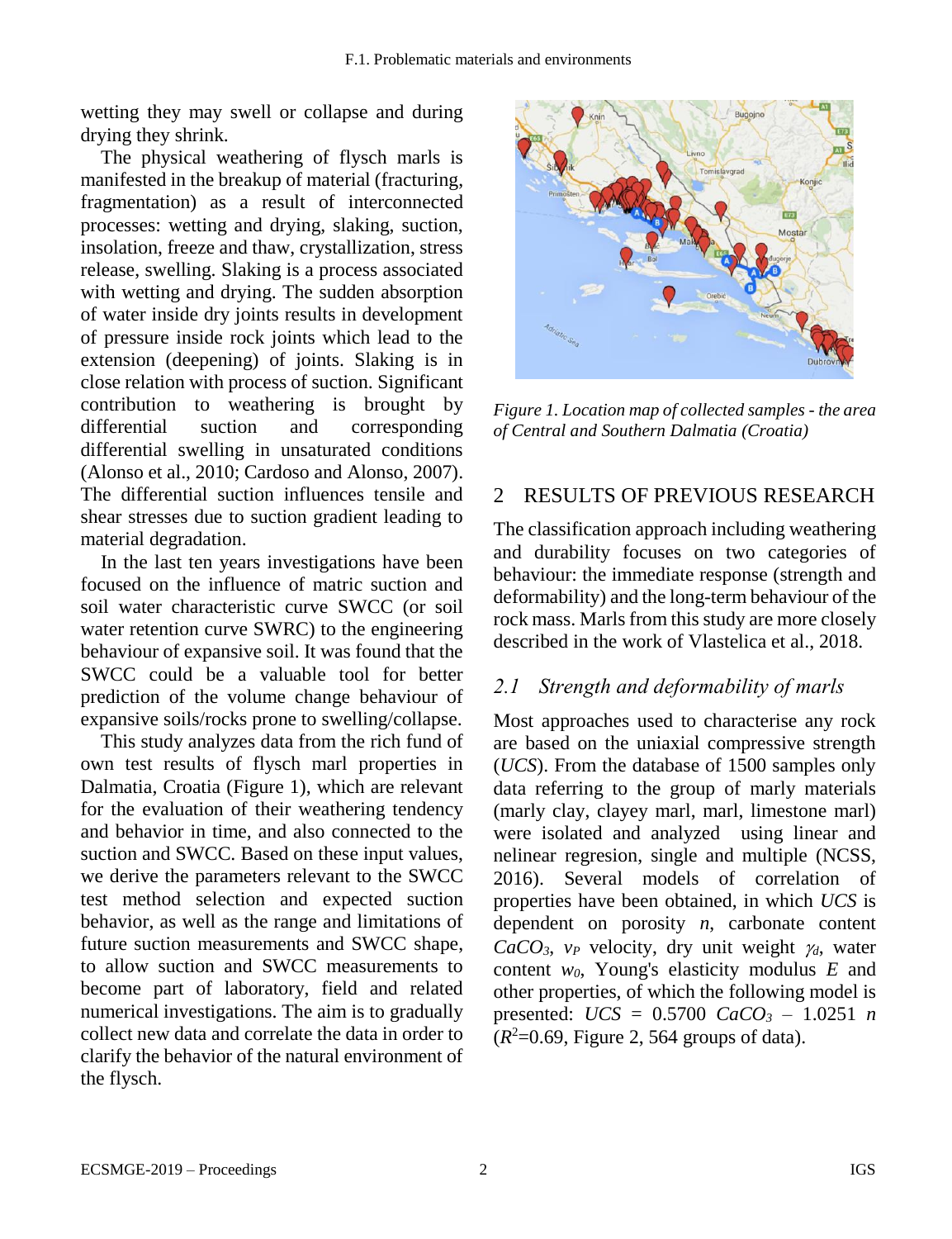

*Figure 2. Response surface as a form of correlation of variables: axis X1 = CaCO<sup>3</sup> (%); axis X2 = porosity n (%); axis Y = UCS (MPa)*

Taking into analysis only the marls (319 data sets) the nonlinear model of correlation *UCS - n* is obtained  $(R^2=0.61)$ . Similarly, *E* is dependent on *UCS* and *n* ( $R^2$ =0.70, N=378), and numerous other correlations have been determined.

According to the engineering classification of intact rocks (Jurak and Belošević, 1999, Figure 3, 621 specimens), the observed marls fall into the areas of low *E* and *UCS* ratio (ductile rocks of very low, low and moderate strength).



*Figure 3. Engineering classification of intact rock*

Typically, stress-strain curves for these marls exbit ductile behaviour with large axial strain at failure. Ductile behaviour indicate, for example, yield resulting in a plastic zone around the tunnel i.e. potential for squeeze.

These and other features in earth fill embankments or deep cuts in soft rocks/hard soils, characterised using the *UCS* or undrained shear strength  $c<sub>u</sub>$ , are all water content/suction dependent, e.g. variation of undrained shear strength due to suction changes (Maček et al., 2014).

#### *2.2 Long-term performance of marls*

After the construction, the ground suction and water content change and, as a consequence, engineering properties change as well (equilibration with the surroundings). Groundwater and suction pose significant impact on the long-term behaviour due to water content changes, especially the potential for softening (significant loss of strength), slaking (leads to the desintegration of the rock) and swelling.

Properties of clayey rocks, and their behaviour during exposure to external influences are dominantly controlled by their mineralogical composition, preconsolidation, composition of binding material, level of cementation, and rock texture. For marls from the wider area of Split (Miščević and Vlastelica, 2011), mineralogical composition contents of individual minerals are in the following ranges: calcite 42-77%, dolomite 0-7%, quartz 3-11%, plagioclase 1-9%, chlorite 0-9%, smectite 6-20%, vermiculite 0-6% and micaceous minerals 3-12% (indicate a mixture which probably contains illite and smectite).

The results of the Atterberg limits (Figure 4), the clay activity (ratio of plasticity index *IP* and the percentage of particles  $\leq 2$  μm) and the swelling potential, indicate the content of illite and low to medium swelling potential. According to measured values (ISRM, 2007), swelling pressure is low to moderate and ranges up to 100 kPa. The properties of flysch/clayey marls with the Atterberg limits tested are shown in Table 1.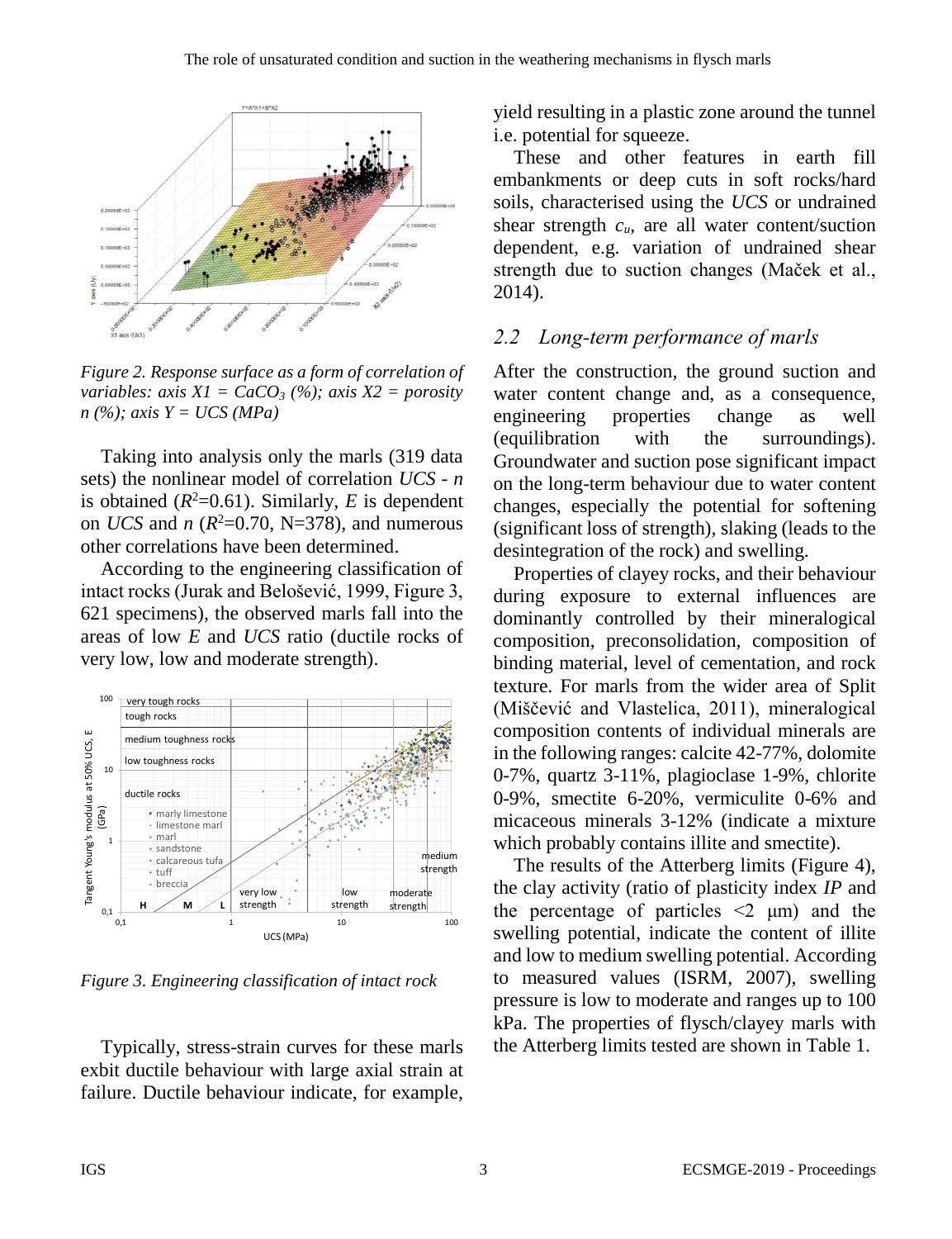

*Figure 4. Casagrande-Mitchell plasticity chart, (Mitchell, 1976), with results for flysch/clayey marls*

The most notable mechanical and chemical weathering processes in soft rocks are the processes of decarbonation of *CaCO<sup>3</sup>* component, oxidation processes and swelling. As a consequence of decarbonation, for example, gypsum forms at joint walls. The volume of gypsum is by 98% greater than that of input components exuded from marl, and so the pressure is created in joints which enlarges the existing joints and initiates formation of new ones. Here the water is required for the process to take place. In the gypsum forming process, the porosity of soft rock increases, and hence the

depth of water absorption increases as well. This speeds up the process and increases the depth of its influence. It can be concluded that water/suction plays a crucial role in the change of properties of these dominantly clayey rocks through the processes of drying and wetting, freezing and thawing, and various chemical processes (manifested in the decomposition of binding material from the clayey rock structure, and in disintegration of material into smaller fragments).

The physical weathering is manifested in the breakup of material due to development of cracks, and in surface dissolution in contact with water. Sudden absorption of water results in development of pressure in rock joints which leads to process usually described as slaking, and hence to the extension (deepening) of joints. Wetting and drying cycles are also the main cause of suction changes which leads to differential swelling displacements caused by suction gradients inside the rock. In addition, release of stress provoked by removal of material during excavation (relaxation) causes development of new joints (listric joints). The development of new joints speeds up physical weathering and enables deeper penetration of chemical weathering effects.

| Value | Clay          | <b>D</b> d | W <sub>0</sub> | n      | WL    | <b>WP</b> | $_{\rm IP}$ | <b>UCS</b> | $\mathbf{c}^{\prime}$ | $\mathbf{0}^{\mathsf{i}}$ |
|-------|---------------|------------|----------------|--------|-------|-----------|-------------|------------|-----------------------|---------------------------|
|       | content       | $(Mg/m^3)$ | $($ %)         | $($ %) | (%)   | (%)       | $(\%)$      | (MPa)      | (MPa)                 | (9)                       |
|       | $\frac{9}{6}$ |            |                |        |       |           |             |            |                       |                           |
| Min.  | 5.0           | 1.54       | 3.49           | 16.27  | 22.62 | 13.27     | 4.02        | 0.06       |                       | 10.7                      |
| Max.  | 65.0          | 2.21       | 24.64          | 39.82  | 64.11 | 29.78     | 37.06       | 1.02       | 0.038                 | 46.3                      |
| Main  | 30.6          | 1.86       | 13.69          | 29.67  | 39.76 | 22.87     | 16.89       | 0.39       | 0.017                 | 27.3                      |

*Table 1. Properties of flysch/clayey marls obtained from tested 75 samples with CaCO3 content 15-56%*

In mechanical terms, the degradation of marl manifests itself through reduction of strength. When performing direct shear tests on marl samples for intact and laboratory weathered samples (Vlastelica et al., 2016), a variety of results in beginning phases of weathering can occur, not necessary consistent with carbonate content. After multiple cycles of weathering,

shear strength results are close to the values obtained for the marly clay. Therefore it is possible that in beginning phases of degrading of the material suction has a significant role in the way in which cracking of the intact material develops, then consequently on the shear strength. Typical values of shear strength parameters of these marls are described in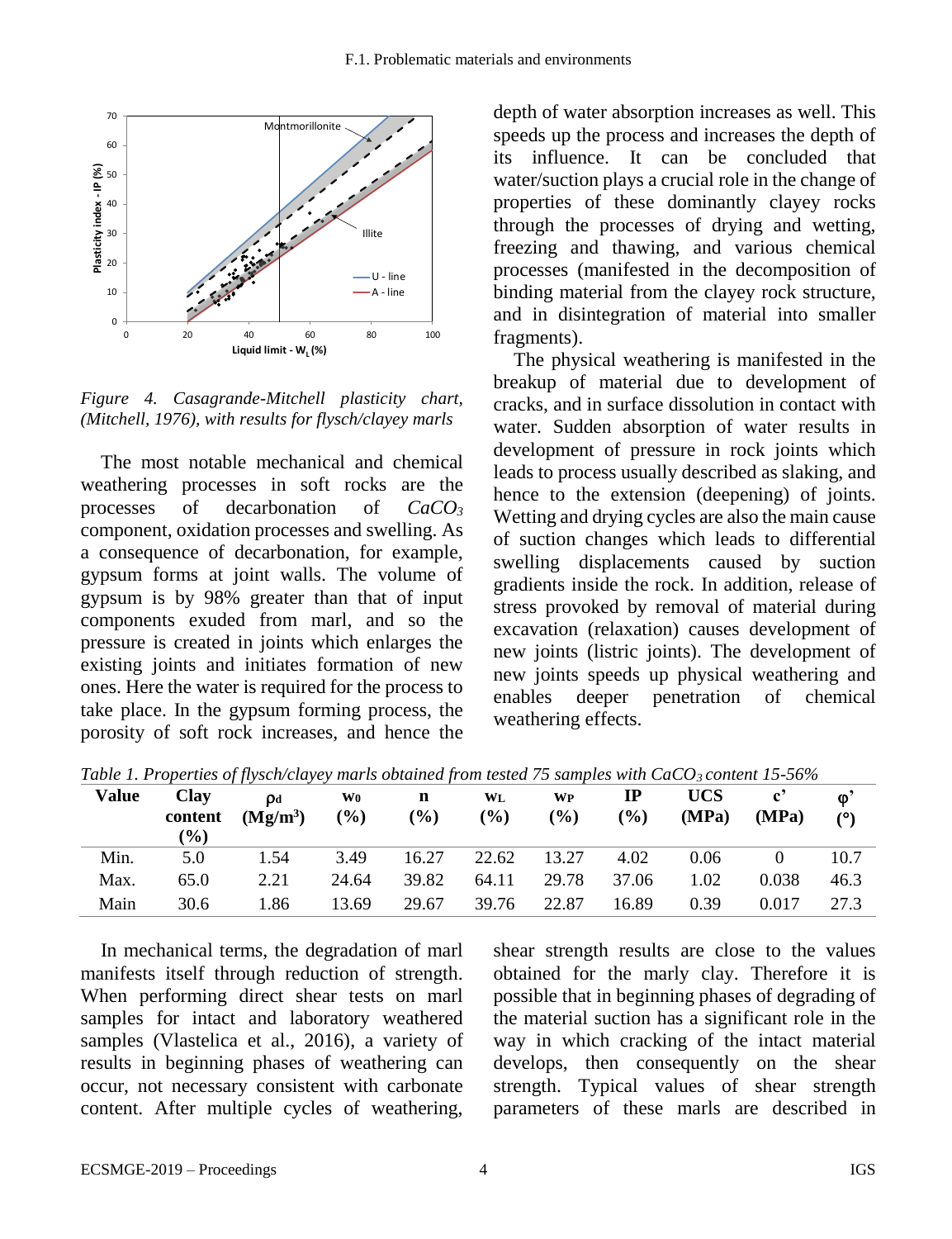Miščević and Vlastelica, 2012 and Vlastelica et al., 2016.

When assessing durability of marls (Miščević and Vlastelica, 2011), it was noted that some marls exhibit different behavior when subjected to slake durability testing, and that results are misleading. This is obvious upon visual inspection of the retained material in the drum (considerable fragmentation even though large quatnity of material is retained). This phenomena isn't yet explained in detail, just modifications of the testing procedure is usually suggested. Dozens of modifications have been suggested by multiple authors, and for Dalmatian marls one is suggested by Vlastelica et al., 2018. However, possibility that the test procedure itself has the significant influence to this kind of fragmentation is not yet investigated. Test includes drying at  $105^{\circ}$ C and immersing of the material in water in multiple phases, which can possibly lead to some suction effects (producing fragmentation).

# 3 ROLE OF SUCTION AND SWCC

Since the properties of marl (density, shear strength, elastic modulus, permeability...) are water content/suction dependent, it is possible to develop criteria for monitoring changes of properties and for construction on/in landslides, cuts, embankments and sustainable environment.

## *3.1 SWCC and suction* − *laboratory results*

Soil water characteristic curve SWCC is defined as relationship between the water content *w* (or volumetric water content  $\theta$ , or degree of saturation  $S_r$ ) and soil suction, Figure 5. Before the matrix suction (the difference between pore air pressure and pore water pressures  $u_a$ - $u_w$ ) reaches the air entry value (*AEV*), soil is saturated, and changes in *w* result in volume deformations without decrease in *Sr.* At *AEV* the air enters into the pore space. Suction at *AEV* correspod to a water content a little higher than shrinkage limit *wS*, and *AEV* is well correlated to *IP*. When the matrix suction exceeds *AEV* value, *S<sup>r</sup>* decreases rapidly, and soil behaviour shows typical hysteresis between drying and wetting curve in desaturation zone, Figure 6. After reaching the residual suction *sr*, in the zone of residual saturation, there's no water flow and *w* can be changed only by vapour transport (Fredlund, 2012).



*Figure 5. SWCC with characteristics zones (Sillers et al., 2001)*



*Figure 6. Suction measurements (fines from earthflow; Maček et al., 2016). WP4-results from dew-point potentiometer; SSA-results from simple shear apparatus used as a suction controlled oedometer.*

It is known that SWCC is correlated with the soil specific area *SSA* (dry end of the curve), so it can also serve for 'forensic' determination of clay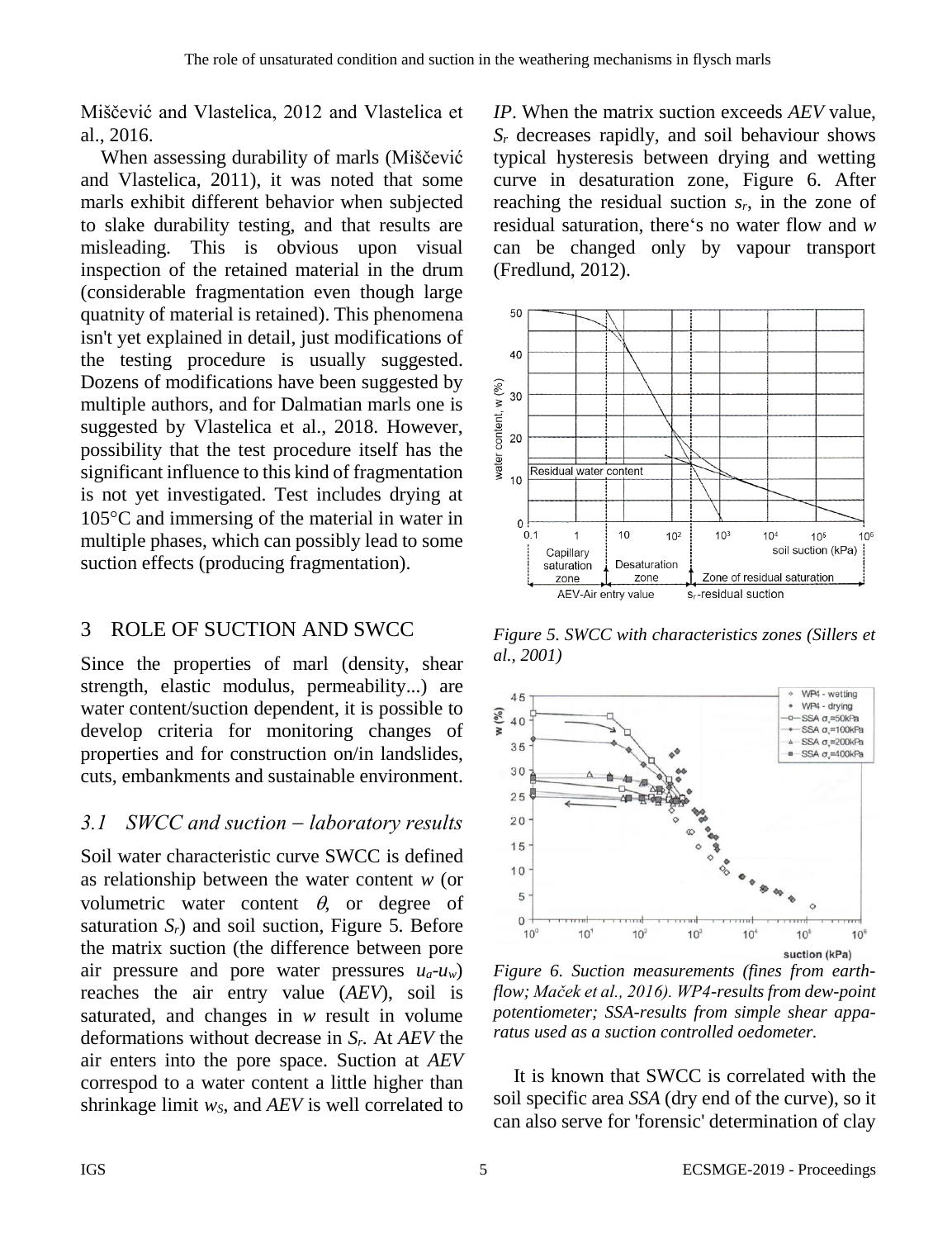minerals. Value known as  $w_A$  – water adsorption capacity of powders (Enslin-Neff test methods according to DIN standard) suits well with the initial point on SWCC.

In Figure 6 (*w* - suction), up to *AEV* there's no unique SWCC since there is also influence of the total stresses on the state of the soil. In that sense SWCC is better described by *S<sup>r</sup>* - suction curve.

The previously described properties of flysh marls from this study have been compared and correlated with literary data and test results of the materials of similar behavior and composition. So estimated characteristic values and ranges of suction will be guidelines for further research. Namely, from the examined suction testing results of similar material (Maček et al., 2016; Peranić et al., 2018), and analysis of the real values of parameter *wPI* (samples for Table 1), some conclusions listed below can be derived. The  $\mu$ PI" value, as a product of the percentage of particles below 0.075 mm *p0.075* (as a decimal value) and plasticity index *IP* (%), was defined in research on SWCC variability (Figure 7; Zapata et al., 2000). On that basis it can be concluded:

- Measured *AEV* on similar materials amounts up to around 1000 kPa, even 1300 kPa.
- The general SWCC suction range is mainly up to 100 MPa, typically above 10 MPa.
- Value *wPI* is 15-25 for samples from Table 1 (where *p0.075*=50-100%, mainly 60-90%).
- For SWCCs of range *wPI* =15-25 in Figure 7 the residual zone begins at  $s_r \approx 1000$ , 5000 and 10000 kPa for *wPI*=5, 15 and 25 respectively.

Therefore, the characteristics of the measuring equipment should also be chosen accordingly (e.g. HAEPD-High Air Entry Porous Disc value in axis translation technique should be 1500 kPa), and different measuring techniques should be combined to cover suction measuring range. This may include but not be limited to use of HYPROP evaporation method device (up to 100 kPa, and more with preconditioning), dew-point potentiometer (above 300 kPa), axis translation technique (up to 1500 kPa), filter paper method (in the zone of residual saturation) and other indirect methods.



*Figure 7. Family of SWCCs (Zapata et al., 2000)*

#### *3.2 Field observations*

By setting measurement profiles inside the flysch marl bedrock (e.g. Watermark suction probes) it is possible to observe how the suction inside the marl changes during its degradation. Suction changes (both along the masurement profile and in depth) should be observed in parallel with precipitation to improve our understanding of the drying processes and how seasonal weather changes affect the development of suction. From variations of suction it is possible to detect delay between the lowest suction values and the start of the wet rainy periods, as well as the occurence of surface drying and shrinkage (desiccation cracks) and flow of water into the ground during rainfall.

From pore water pressure/suction distribution in depth, and suction needed for desiccation cracks, it is possible to predict the maximum depth of the desiccation cracks at the site. Knowing the *AEV* value, it is also known whether the soil is actually (un)saturated or not. Measurement data can be used for the general indication of periods when the factors of safety of the slopes might be very low.

One of the possible degradation mechanisms of marl fragments can be explained by differential swelling displacements caused by suction gradients inside the rock (Figures 8 and 9) and assumes isotropic behavior. When wetting occurs, the particle boundary is firstly wetted and a suction gradient is created inside the rock fragment. This suction gradient induces water transfer and reduces in time until it reaches a zero value when full saturation is attained. As long as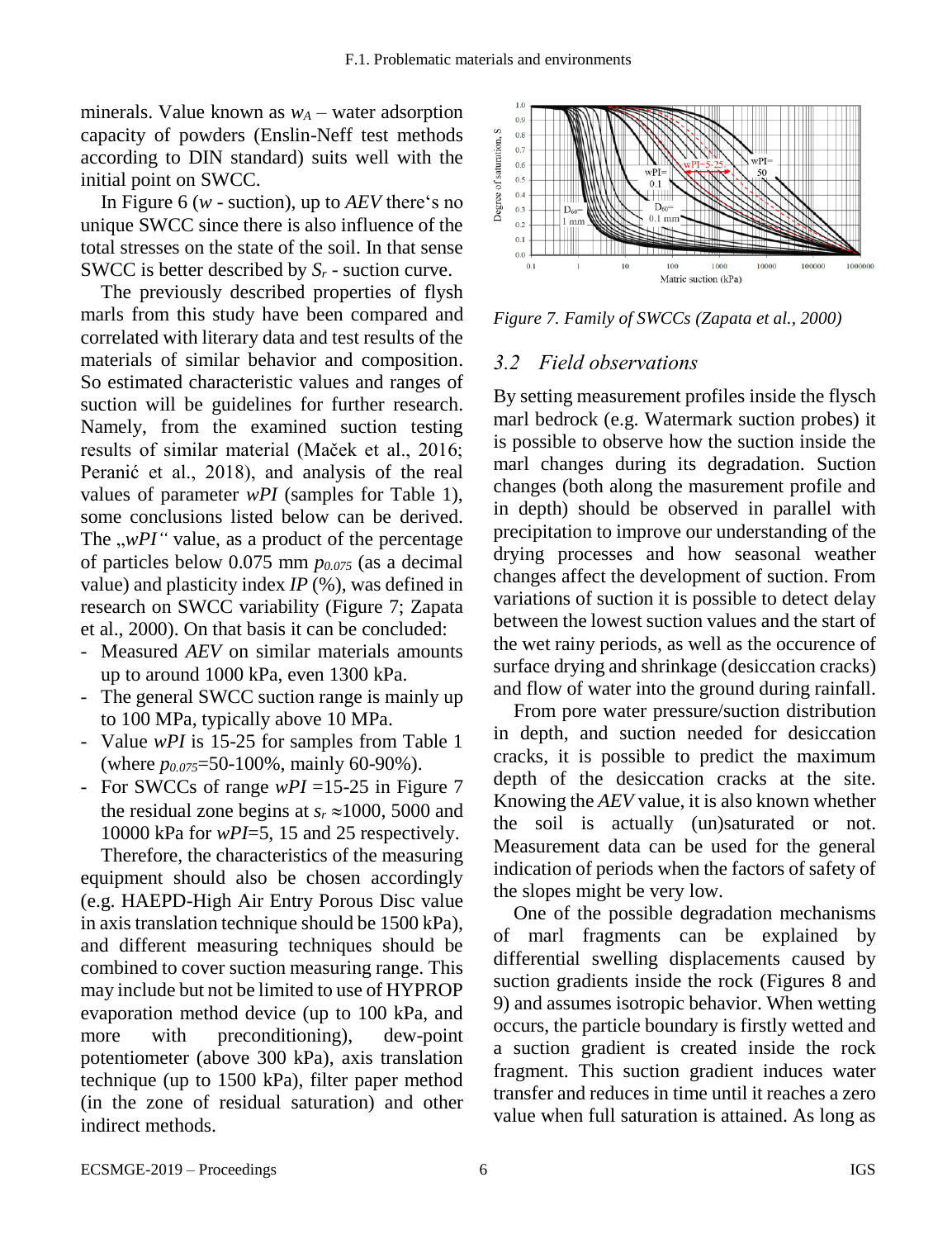there are suction gradients, differential swelling deformations will be developed inside the rock fragment. The geometry, stratification and confinement of the fragment restrain swelling displacements and lead to tensile and shear stresses, which finally result in cracking and loss of structure. A similar mechanism can be invoked to explain the degradation caused by drying (shrinkage instead of swelling).



*Figure 8. Degradation mechanism: differential swelling caused by suction gradients (Alonso et al., 2010)*



*Figure 9. An example of degradation caused on marl sample by suction*

# *3.3 Numerical models for unsaturated soil*

The proposed field and laboratory results will be used for numerical simulations which will be conducted with commercial software Plaxis and in-house code which is currently in development phase. Plaxis models for unsaturated soils can be

used in pre-failure regime. However, in this project we aim to find an answer for mechanical failure response which is under the influence of unsaturated flow. For that purpose we are developing the novel hydro-mechanical model which is based on existing coupled model for failure in saturated conditions (Nikolić et al., 2016; Nikolić et al., 2018). The model is based on lattice of Timoshenko beams which act as cohesive links between the grains of material represented with Voronoi cells. Such structure allows us to capture the complex failure mechanisms in geological materials, where cracks can initiate, propagate, branch, merge and simultaneously grow. The coupled flow regime is currently implemented with Biot's theory. The future development should extend the methodology towards the unsaturated flow which is best described by Richards equation. It will be possible to consider suction, as well as drying and wetting cycles in geological materials.

## 4 CONCLUSIONS

A reliable data on the properties of marls from Dalmatia were established by analyzing a large number of own results. By making correlations of these results and available data on materials of similar behavior and composition, guidelines for expected values and ranges related to SWCC and suction measurement were also obtained. According to these values (e.g. *wPI*, suction range, *AEV*, *sr*), the possible SWCC measurement techniques and parameters needed to select equipment in future research are determined. Since the SWCC depends on the stress history, it is necessary to include the equipment for the SDSWCC (Stress Dependent Soil Water Characteristic Curve) measurement.

The Atterberg limits (including *wS*), *IP*, water adsorption capacity *w<sup>A</sup>* and content of clay and fines are recognized as additional parameters of importance for further research program (indicators of the SWCC shape). Finally, it is suggested that suction measurements need to be